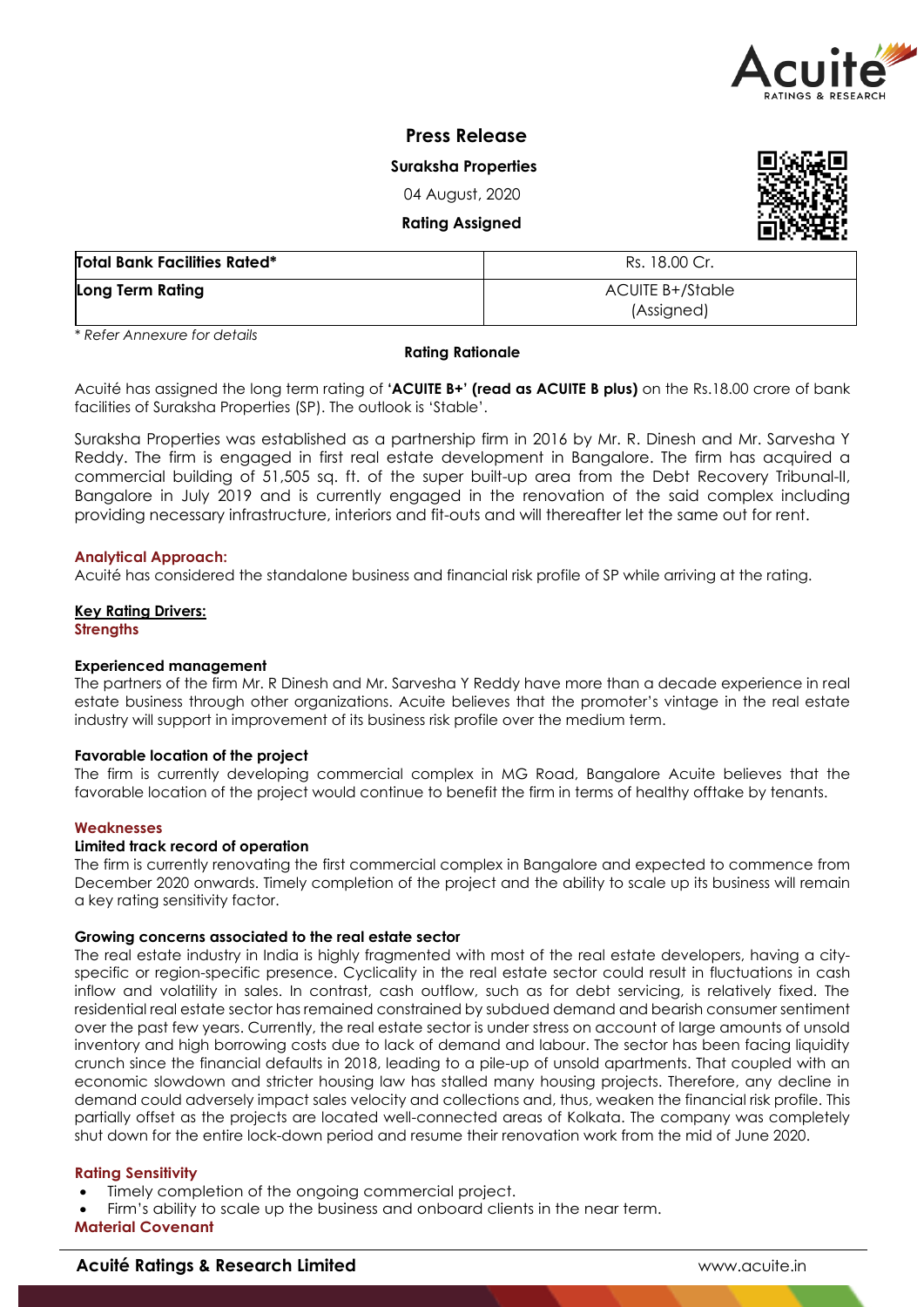

### None

## **Liquidity Position: Stretched**

SP's liquidity is stretched considering the limited track record of operation and significant requirement of funds for the loan repayment. The projected debt service coverage ratio (DSCR) will be low during FY2020-21 at below unity. Going forward, Acuite believes the DSCR of the company will improve backed by steady rental income from the property.

## **About the Rated Entity - Key Financials**

|                                      | Unit    | FY20 (Prov.) | FY19 (Actual)            |
|--------------------------------------|---------|--------------|--------------------------|
| Operating Income                     | Rs. Cr. | 0.00         |                          |
| <b>PAT</b>                           | Rs. Cr. | (0.03)       | -                        |
| PAT Margin                           | (%)     |              | $\overline{\phantom{0}}$ |
| <b>Total Debt/Tangible Net Worth</b> | Times   | 0.85         | 0.50                     |
| <b>PBDIT/Interest</b>                | Times   |              | -                        |

# **Status of non-cooperation with previous CRA (if applicable)**

None **Any other information**

None

## **Applicable Criteria**

- Default Recognition –https://www.acuite.in/view-rating-criteria-52.htm
- Real Estate Entities https://www.acuite.in/view-rating-criteria-63.htm
- Financial Ratios And Adjustments https://www.acuite.in/view-rating-criteria-53.htm

# **Note on complexity levels of the rated instrument**

https://www.acuite.in/view-rating-criteria-55.htms

# **Rating History (Upto last three years)**

#### **Not Applicable**

# **\*Annexure – Details of instruments rated**

| Name of the<br><b>Facilities</b>      | Date of<br><i><u><b>Issuance</b></u></i> | <b>Coupon Rate</b> | <b>Maturity Date</b>            | Size of the Issue<br>(Rs. Crore) | <b>Ratings/Outlook</b>                |
|---------------------------------------|------------------------------------------|--------------------|---------------------------------|----------------------------------|---------------------------------------|
| Term Loan                             | Not Available                            | Not Applicable     | Not Available                   | 17.75                            | <b>ACUITE B+/Stable</b><br>(Assigned) |
| Proposed Long<br><b>Term Facility</b> | Not Applicable                           |                    | Not Applicable   Not Applicable | 0.25                             | <b>ACUITE B+/Stable</b><br>(Assigned) |

# **Contacts:**

| <b>Analytical</b>                                | <b>Rating Desk</b>           |
|--------------------------------------------------|------------------------------|
| Pooja Ghosh                                      | Varsha Bist                  |
| Head-Corporate and Infrastructure Sector Ratings | Senior Manager - Rating Desk |
| Tel: 033-66201203                                | Tel: 022-49294011            |
| pooja.ghosh@acuite.in                            | rating.desk@acuite.in        |
| <b>Abhishek Dey</b>                              |                              |
| <b>Rating Analyst</b>                            |                              |
| Tel: 033-66201208                                |                              |
| abhishek.dey@acuite.in                           |                              |